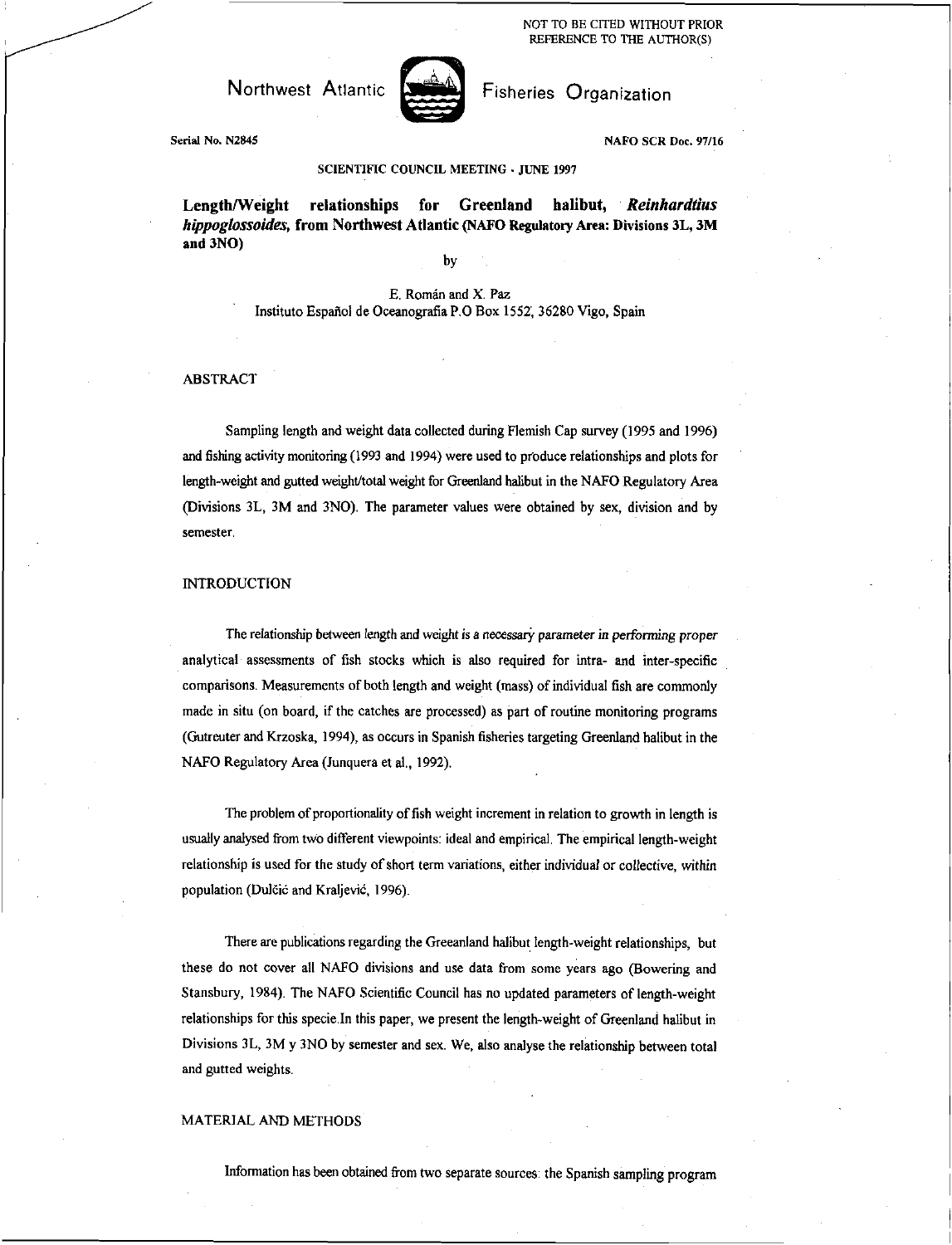developed in deep fisheries which provides a substantial amount of biological data, and the EU Surveys in the Flemish Cap. Data from the years 1993 and 1994, and 1995 and 1996 respectively were considered. In two cases, length and weight data were taken on board. The ungutted weight of each fish was recorded in grammes. In the sampling in the commercial vessels and in the Flemish Cap surveys, the weight was measured to the nearest 5g on a mechanical scale. In some cases, the gutted weight was also taken.

-2.

Length measurements were taken as total length to the nearest centimeter below.

Length (L), total weight (TW) and gutted weight (GW) were recorded, relationships and plots have been produced for length /total weight, length /gutted weight and gutted weight/total weight. In the case of there being no gutted weight data, only a lenght/total weight relationships was calculated. For relationships between length and weight (total or gutted) a function of the form:

 $W = aL^b$ 

was fitted to the data, where  $W = weight(g)$  and  $L = length (cm)$ .

The estimation of value parameters was obtained by the log log transformed expression:

$$
\log W = \log a + b \left( \log L \right)
$$

and the results were retransfonned.

For relationships between total weight and gutted weight a function of the form:

### $TW = b$  GW

was fitted to the data, where  $TW =$  total weight and  $GW =$  gutted weight.

The weight at length of many species is known to vary seasonally and, wherever possible, as in the case of Greenland halibut, the length/weight relationships have been prepared by sex, semester and division in each year and their coefficient of determination was estimated. The S.E. for each parameter was also estimated.

The application of all length-weight relationships obtained should be limited to the observed length ranges. It is not the purpose of this report to compare length-weight relationships by areas or seasons, but rather to present the information available in a concise form.

#### RESULTS

The data for 1993 and 1994, shown in Table 1, summarizes the characteristics of the samples taken on board commercial vessels, the sample size, the minimum, maximum and mean lengths (±SE) and weights (±SE) used in analysis for each case, as well as the value parameters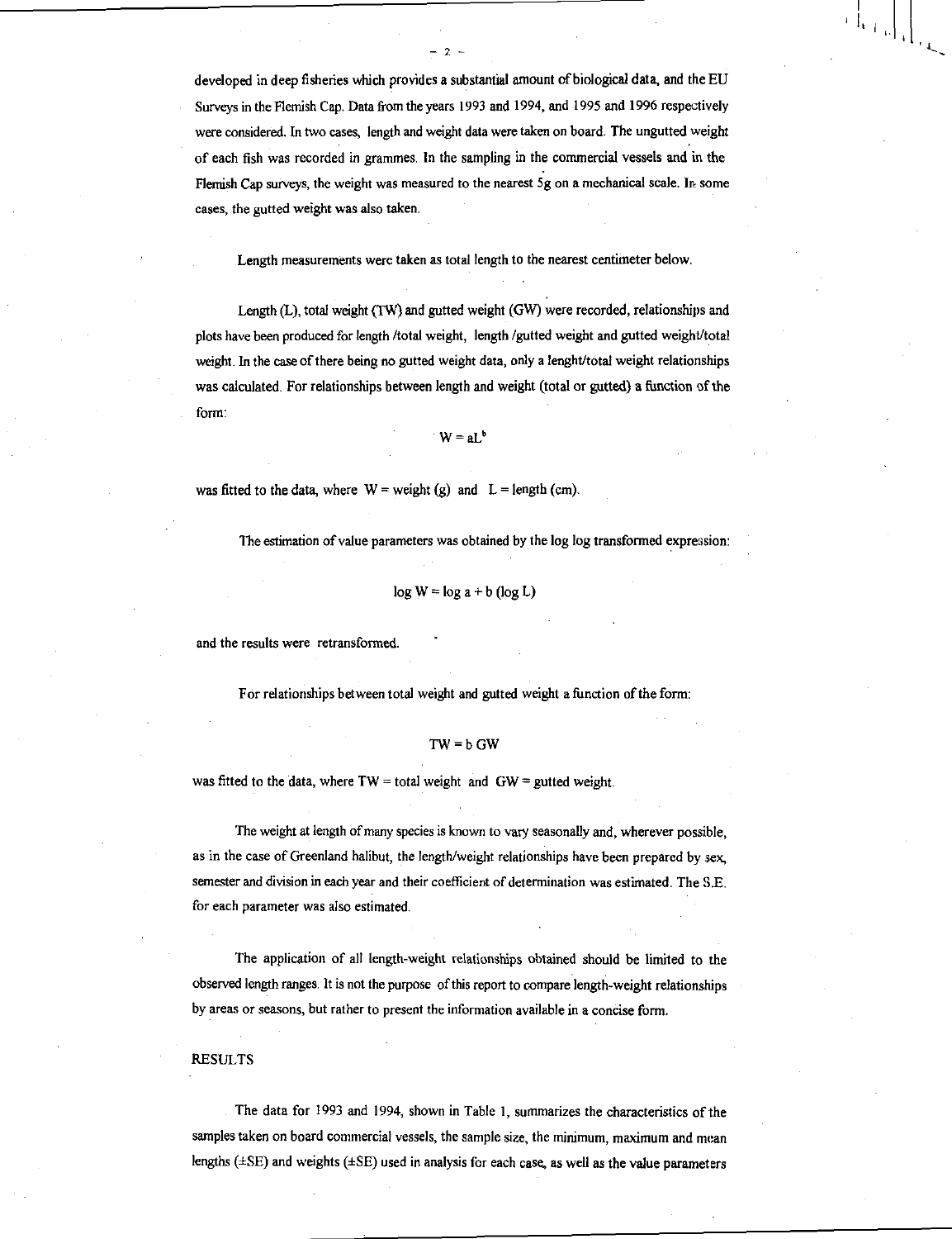of the relationships:  $a$  and  $b$  combined, and the coefficient of determination  $r^2$  and their SE by semester and division are presented in Table 3.

 $3 -$ 

The values corresponding to the characteristics and parameters for length-weight, lengthgutted weight and gutted weight-total weight by sex, semester, division and year are shown in Tables 5 and 6.

Plots fitted for Greenland halibut relationships of length/total weight, length/gutted weight and gutted weight/total weight by sex, Division, semester and year are shown in Figures 1 to 8.

Tables 2 and 4 show the samples *characteristics and value* parameters of length-weight relationships from Flemish Cap (Division 3M) Greenland halibut populations are shown for each year: 1995 and 1996. The values of length-weight, length-gutted weight and gutted weight-total weight by sex and year are shown in Tables 7 and 8.

The corresponding plots fitted from Flemish Cap Greenland halibut relationships for length/total weight, length/gutted weight and gutted weight/total weight by sex and year are shown in Figures 9 and 10.

#### REFERENCES

Bowering, W.R. and D.E: Stansbury. 1984. Regressions of Weight on Length for Witch Flounder *(Gyptocepahalus cynoglossus)* of the eastern Newfoundland Area. J. North A. Fish. Sci. 5:105-106.

Bowering, W.R. and D.E: Stansbury. 1984. Regressions of Weight on Length for Greenland halibut *(Reinhardtius hippoglossoides)* of the eastern Newfoundland Area. J. North A. Fish. Sci. 5:107-108.

*Dulčić*, J. and M. Kraljević, 1996. Weight- length relationships for 40 fish species in the eastern Adriatic (Croatian waters). Fisheries Research, 28: 243-251.

Gutreuter, S. And D.J. Kroska, 1994. Quantifying Precision In Situ Length and Weight Measurements of fish. North American Journal of Fisheries Management 14: 318-322.

- Junquera, S, S Iglesias, and E. De Cardenas. MS 1992. Spanish fishery of Greenland Halibut *(Reinhardtius hippoglossoides)* in 1990-1991. NAFO Sci Counc. Res Doc. N° 28, Serial N 2072: 14p.
- Sawatimsky, P.I. and D.B.Atkinson. 1993. Length-weight Relationships of Roundnose Grenadier *(Coryphaenoides rupestris* Gunn.) in Different Areas of the Northwest Atlantic. NAFO Sci. Counc Studies 19: 71-98.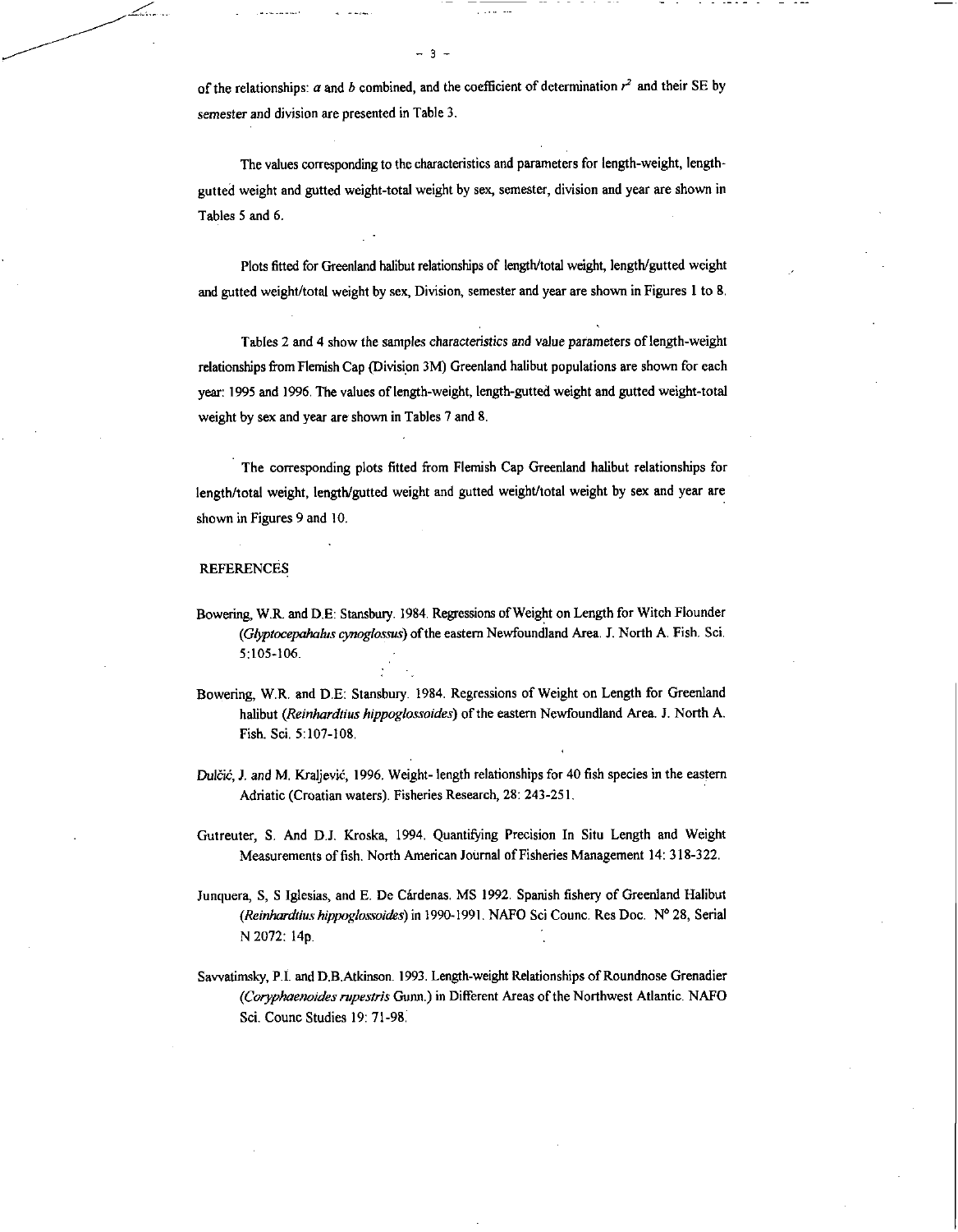| Division   | Individuals          |        | Length characteristics |            | Weight characteristics |        |                |  |
|------------|----------------------|--------|------------------------|------------|------------------------|--------|----------------|--|
|            |                      | Mean   | SË <sup>T</sup>        | Range (cm) | Mean                   | SE*    | Range (g)      |  |
|            | January - June 1993  |        |                        |            |                        |        |                |  |
| 3L         | 1001                 | 50,68  | 0,3925                 | $(27-91)$  | 1500,68                | 45,68  | $(175-8100)$   |  |
| 3M         | 996                  | 55.772 | 0.3378                 | $(33-93)$  | 1818,03                | 42.63  | $(300-9300)$   |  |
| 3NO        | 664                  | 55 687 | 0.404                  | $(33-95)$  | 1736.45                | 50.54  | (250-10000)    |  |
|            | July - December 1993 |        |                        |            |                        |        |                |  |
| 3L         | 1063                 | 40,28  | 0,1757                 | $(25-60)$  | 601,697                | 8.268  | $(140-1954)$   |  |
| <b>3M</b>  | 370                  | 54,75  | 0.67                   | $(32-98)$  | 1925.26                | 88,04  | (280-11350)    |  |
| <b>3NO</b> | 1066                 | 45,93  | 0.289                  | $(25-81)$  | 978,09                 | 20.24  | $(115 - 5250)$ |  |
|            | January - June 1994  |        |                        |            |                        |        |                |  |
| 3L         | 1055                 | 40,96  | 0.2256                 | $(24-65)$  | 653,223                | 10.957 | $(110-2455)$   |  |
| 3M         | 1115                 | 49 346 | 0,3455                 | $(26-95)$  | 1348,23                | 36,14  | $(166-8568)$   |  |
| 3NO        | 693                  | 46,52  | 0.4094                 | $(21-76)$  | $-1132.17$             | 29,88  | (85-4770)      |  |
|            | July - December 1994 |        |                        |            |                        |        |                |  |
| 3L         | 1022                 | 42 054 | 0.3244                 | $(22-88)$  | 788,366                | 22,098 | $(80-6000)$    |  |
| 3M         | 989                  | 53,684 | 0,2647                 | $(30-78)$  | 1418,18                | 23,28  | $(210 - 5300)$ |  |
| 3NO        | 995                  | 38,88  | 0.29                   | $(21-80)$  | 604.37                 | 20,27  | $(70-6350)$    |  |

**Table 1.-** Total length and weight characteristics ( mean, range and standard error ) for Greenland halibut sampled in NAFO Regulatory Area by Division and semester 1993 and 1994. (SE' standard error)

**Table 2.-** Total length and weight characteristics ( mean, range *and* standard error ) for Greenland halibut in Flemish Cap ( Division 3M) during July 1995 and July 1996. (SE' standard error)

| Division         | Individuals |      | Length characteristics |            | Weight characteristics |        |             |  |
|------------------|-------------|------|------------------------|------------|------------------------|--------|-------------|--|
|                  |             | Mean | SE*                    | Range (cm) | Mean                   | SE*    | Range (g)   |  |
| <b>July 1995</b> |             |      |                        |            | ÷.                     |        |             |  |
| 3M               | 726         | 38,6 | 0.471                  | $(13-70)$  | 648.7                  | 20,435 | $(15-3460)$ |  |
| <b>July 1996</b> |             |      |                        |            |                        | ٠      |             |  |
| 3M               | 905         | 37,8 | 0.413                  | $(10-82)$  | ٠<br>617               | 19,515 | $(10-7900)$ |  |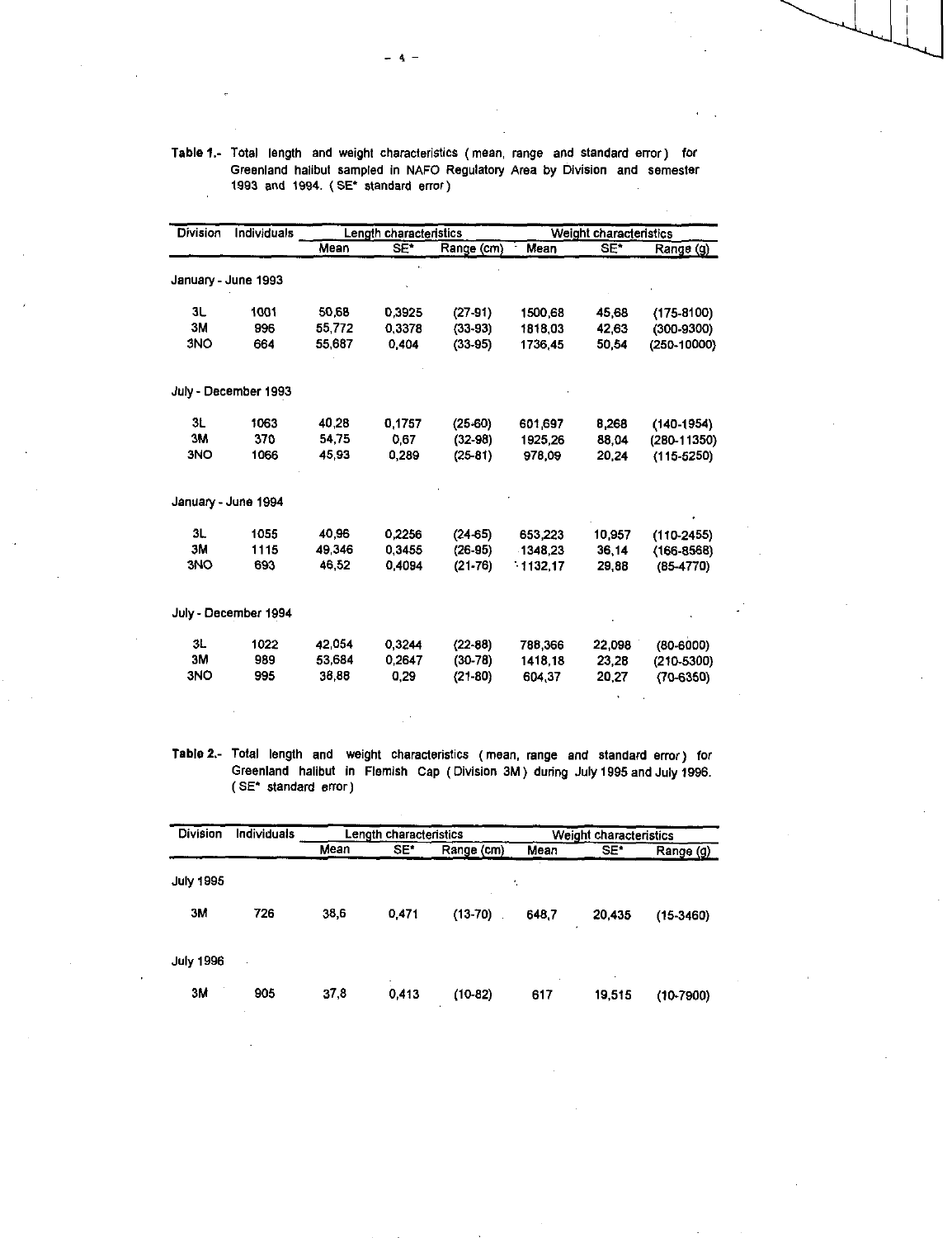Table 3.- Parameters of the relationships (W=aL<sup>b</sup>) between total weight (g) and total length (cm) for Greenland halibut, sampled *in NAFO Regulatory Area by Division and semester* 1993 and 1994. ( SE' standard error )  $\mathcal{L}$ 

| <b>Division</b>      |        | Parameters of the relationship |        |           |        |         |
|----------------------|--------|--------------------------------|--------|-----------|--------|---------|
|                      | a      | SE (a)"                        | b      | $SE(b)^*$ | $r^2$  | SE(e)   |
| January - June 1993  |        |                                |        |           |        |         |
| 3L                   | 0.0033 | 0.0278                         | 3,2584 | 0.0164    | 0,9753 | 0.05254 |
| 3M                   | 0,0009 | 0.0284                         | 3.5756 | 0,0162    | 0.9798 | 0,0427  |
| 3NO                  | 0,003  | 0.0329                         | 3.2699 | 0,0189    | 0.9782 | 0,0381  |
| July - December 1993 |        |                                |        |           |        |         |
| 3L                   | 0,0095 | 0,031                          | 2.9731 | 0,0194    | 0.9567 | 0.03916 |
| 3M                   | 0.0024 | 0.0404                         | 3.338  | 0,0233    | 0.9822 | 0.0455  |
| 3NO                  | 0.0038 | 0.0239                         | 3.2134 | 0,0144    | 0,9789 | 0.0427  |
| January - June 1994  |        |                                |        |           |        |         |
| 3L                   | 0,0078 | 0.0254                         | 3.0273 | 0,0158    | 0.972  | 0.0403  |
| 3M                   | 0.0048 | 0.0209                         | 3.1658 | 0.0124    | 0,9833 | 0,0409  |
| 3NO                  | 0,0088 | 0.0215                         | 3.0231 | 0,013     | 0,9874 | 0.0305  |
| July - December 1994 |        |                                |        |           |        |         |
| 3L                   | 0.0047 | 0.0198                         | 3.1697 | 0.0123    | 0.9848 | 0.041   |
| 3M                   | 0,0035 | 0.0295                         | 3,219  | 0,0171    | 0,9729 | 0.0364  |
| 3NO                  | 0.0045 | 0.0228                         | 3.1687 | 0.0144    | 0.9798 | 0.0403  |

Table 4.**-** Parameters of the relationships (W=aL<sup>b</sup>) between total weight (g) and total length (cm) for Greenland halibut in Flemish Cap ( Division 3M) during July 1995 and July 1996 ( SE\* standard error )

| <b>Division</b>  | Parameters of the relationship |         |        |         |        |        |  |  |  |  |  |
|------------------|--------------------------------|---------|--------|---------|--------|--------|--|--|--|--|--|
|                  | a                              | SE(a)   | ь      | SE (b)* |        | SE (e) |  |  |  |  |  |
| <b>July 95</b>   |                                |         | ٠      |         |        |        |  |  |  |  |  |
| 3M               | 0,0062                         | 0.0144. | 3,0828 | 0,0092  | 0,9936 | 0,0412 |  |  |  |  |  |
| <b>July 1996</b> |                                |         |        |         |        |        |  |  |  |  |  |
| 3M               | 0.0072                         | 0,0163  | 3.0419 | 0,0104  | 0,9895 | 0.0527 |  |  |  |  |  |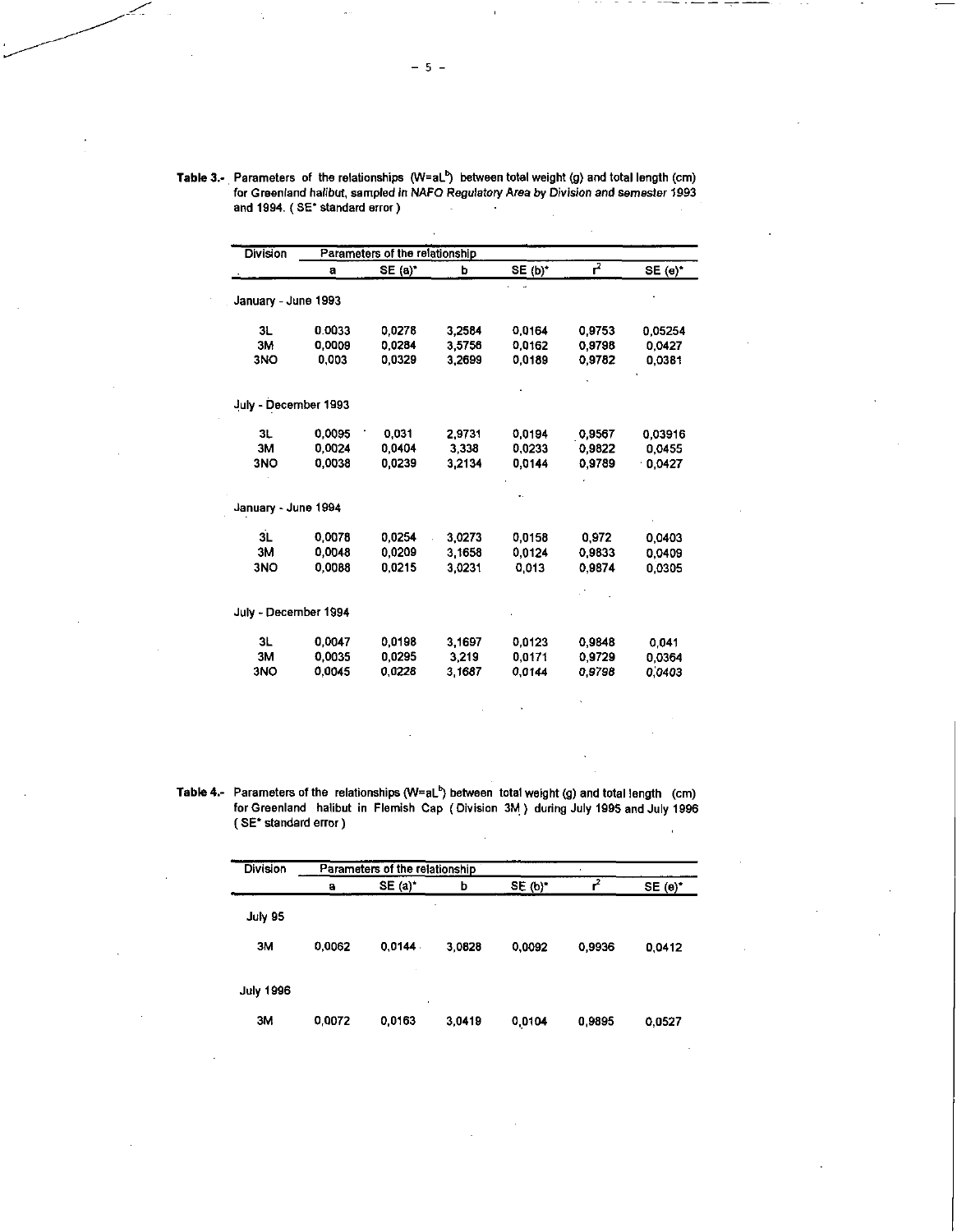| Table 5.- Length and weight characteristics and parameters of the relationships by sex.<br>semester and Division for Reinhardtius hippoglossoides sampled<br>in.<br><b>NAFO</b><br>Regulatory Area during 1993. Total Length/Total Weight (L/TW); Total Length/Gutted<br>Weight (L/GW); Gutted Weight/Total Weight (GW/TW). |
|-----------------------------------------------------------------------------------------------------------------------------------------------------------------------------------------------------------------------------------------------------------------------------------------------------------------------------|
|                                                                                                                                                                                                                                                                                                                             |

| <b>Division</b> | Relationship        | Individuals | a                        | b.    | 2      | Length range  | Weight range    |
|-----------------|---------------------|-------------|--------------------------|-------|--------|---------------|-----------------|
|                 | January - June 1993 |             |                          |       |        |               |                 |
| 3L              | LTW(m)              | 349         | 0,0071                   | 3,052 | 0,9523 | $(27-69)$     | $(175-3200)$    |
| 3L              | L/TW (f)            | 651         | 0.003                    | 3,284 | 0,9768 | $(30-91)$     | $(225-8100)$    |
| 3L              | <b>LGW</b>          | 799         | 0,0025                   | 3,299 | 0,976  | $(27-89)$     | $(150 - 6275)$  |
| 3L              | <b>GW/TW</b>        | 799         | $\overline{\phantom{a}}$ | 1,097 | 0,9968 |               | $(150 - 6800)$  |
| 3L              | GW/TW (m)           | 279         | $\blacksquare$           | 1,121 | 0,9939 |               | $(150-2500)$    |
| 3L              | GW/TW (f)           | 519         |                          | 1,095 | 0,9967 |               | $(175 - 6800)$  |
| 3M              | LTW(m)              | 337         | 0,0011                   | 3,587 | 0,9673 | $(33 - 77)$   | $(320 - 5600)$  |
| 3M              | LTW(f)              | 659         | 0.0009                   | 3,562 | 0,9802 | $(34-93)$     | $(300 - 9300)$  |
| ЗM              | <b>LGW</b>          | 497         | 0.0008                   | 3,565 | 0,9796 | $(33-80)$     | $(290 - 6200)$  |
| ЗM              | <b>GW/TW</b>        | 497         |                          | 1,088 | 0,9927 | $\sim$ $\sim$ | $(270 - 6490)$  |
| ЗM              | GW/TW (m)           | 174         | $\blacksquare$           | 1,09  | 0,9977 |               | $(290 - 3350)$  |
| 3M              | GW/TW (f)           | 323         |                          | 1,088 | 0,991  | ٠             | $(270 - 6490)$  |
| 3NO             | LTW(m)              | 189         | 0,0042                   | 3,18  | 0,9612 | $(33-69)$     | $(250-3250)$    |
| 3NO             | LTW(f)              | 475         | 0,0029                   | 3,272 | 0,9796 | $(33-95)$     | $(250 - 10000)$ |

 $\frac{1}{2}$ 

 $\label{eq:2.1} \frac{1}{\sqrt{2}}\int_{\mathbb{R}^3}\frac{1}{\sqrt{2}}\left(\frac{1}{\sqrt{2}}\right)^2\frac{1}{\sqrt{2}}\left(\frac{1}{\sqrt{2}}\right)^2\frac{1}{\sqrt{2}}\left(\frac{1}{\sqrt{2}}\right)^2.$ 

| July - December 1993 |  |
|----------------------|--|

 $\label{eq:2.1} \frac{1}{\sqrt{2\pi}}\int_{\mathbb{R}^3}\frac{1}{\sqrt{2\pi}}\int_{\mathbb{R}^3}\frac{1}{\sqrt{2\pi}}\int_{\mathbb{R}^3}\frac{1}{\sqrt{2\pi}}\int_{\mathbb{R}^3}\frac{1}{\sqrt{2\pi}}\int_{\mathbb{R}^3}\frac{1}{\sqrt{2\pi}}\int_{\mathbb{R}^3}\frac{1}{\sqrt{2\pi}}\int_{\mathbb{R}^3}\frac{1}{\sqrt{2\pi}}\int_{\mathbb{R}^3}\frac{1}{\sqrt{2\pi}}\int_{\mathbb{R}^3}\frac{1$ 

 $\label{eq:2.1} \frac{1}{\sqrt{2}}\int_{0}^{\infty}\frac{1}{\sqrt{2\pi}}\left(\frac{1}{\sqrt{2\pi}}\right)^{2\alpha} \frac{1}{\sqrt{2\pi}}\int_{0}^{\infty}\frac{1}{\sqrt{2\pi}}\left(\frac{1}{\sqrt{2\pi}}\right)^{\alpha} \frac{1}{\sqrt{2\pi}}\frac{1}{\sqrt{2\pi}}\int_{0}^{\infty}\frac{1}{\sqrt{2\pi}}\frac{1}{\sqrt{2\pi}}\frac{1}{\sqrt{2\pi}}\frac{1}{\sqrt{2\pi}}\frac{1}{\sqrt{2\pi}}\frac{1}{\sqrt{2\pi}}$ 

 $\begin{cases} \frac{1}{2} \left( \frac{1}{2} \right)^{2} \left( \frac{1}{2} \right)^{2} \left( \frac{1}{2} \right)^{2} \left( \frac{1}{2} \right)^{2} \left( \frac{1}{2} \right)^{2} \left( \frac{1}{2} \right)^{2} \left( \frac{1}{2} \right)^{2} \left( \frac{1}{2} \right)^{2} \left( \frac{1}{2} \right)^{2} \left( \frac{1}{2} \right)^{2} \left( \frac{1}{2} \right)^{2} \left( \frac{1}{2} \right)^{2} \left( \frac{1}{2} \right)^{2}$ 

| 3L  | LTW(m)       | 519  | 0.0117                   | 2.921 | 0,9569 | $(27-60)$   | $(170 - 1954)$  |
|-----|--------------|------|--------------------------|-------|--------|-------------|-----------------|
| 3L  | LTW(f)       | 544  | 0,0082                   | 3.013 | 0,9581 | $(25-58)$   | $(140 - 1684)$  |
| 3L  | <b>LGW</b>   | 1060 | 0,0082                   | 2.999 | 0.965  | $(25-60)$   | $(130 - 1832)$  |
| 3L  | <b>GW/TW</b> | 1060 | -                        | 1,076 | 0,994  |             | $(130-1954)$    |
| 3L  | GW/TW (m)    | 517  | $\overline{\phantom{a}}$ | 1,074 | 0,9957 |             | $(158 - 1954)$  |
| 3L  | GW/TW (f)    | 543  |                          | 1,079 | 0.9924 |             | $(130 - 1684)$  |
| 3M  | LTW(m)       | 89   | 0.0049                   | 3,149 | 0,9688 | $(33 - 70)$ | $(295 - 3505)$  |
| 3M  | LTW(f)       | 281  | 0,0024                   | 3,34  | 0,9829 | $(32-98)$   | $(280 - 11350)$ |
| 3M  | <b>L/GW</b>  | 287  | 0.0032                   | 3,25  | 0,9867 | $(32 - 98)$ | $(260 - 9985)$  |
| 3M  | <b>GW/TW</b> | 287  | $\blacksquare$           | 1.103 | 0,9937 |             | $(260 - 11350)$ |
| 3M  | GW/TW(m)     | 63   | ٠                        | 1,061 | 0,9978 |             | $(275 - 3505)$  |
| 3M  | GW/TW (f)    | 224  |                          | 1.105 | 0,9929 |             | (260-11350)     |
| 3NO | LTW(m)       | 363  | 0.0048                   | 3,15  | 0,9722 | $(26-65)$   | $(130 - 2580)$  |
| 3NO | L/TW (f)     | 701  | 0.0036                   | 3,238 | 0,9811 | $(25-81)$   | $(115 - 5250)$  |
| 3NO | <b>L/GW</b>  | 1062 | 0.0037                   | 3.205 | 0,9771 | $(25-81)$   | $(100 - 4485)$  |
| 3NO | <b>GWITW</b> | 1062 | î.                       | 1,074 | 0,9961 |             | $(100 - 5250)$  |
| 3NO | GW/TW (m)    | 363  | $\overline{\phantom{a}}$ | 1,064 | 0.9972 |             | $(115 - 2580)$  |
| 3NO | GW/TW (f)    | 697  | $\blacksquare$           | 1.078 | 0.9957 |             | $(100 - 5250)$  |

 $\label{eq:2.1} \frac{1}{\sqrt{2}}\int_{\mathbb{R}^3}\frac{1}{\sqrt{2}}\left(\frac{1}{\sqrt{2}}\right)^2\frac{1}{\sqrt{2}}\left(\frac{1}{\sqrt{2}}\right)^2\frac{1}{\sqrt{2}}\left(\frac{1}{\sqrt{2}}\right)^2\frac{1}{\sqrt{2}}\left(\frac{1}{\sqrt{2}}\right)^2.$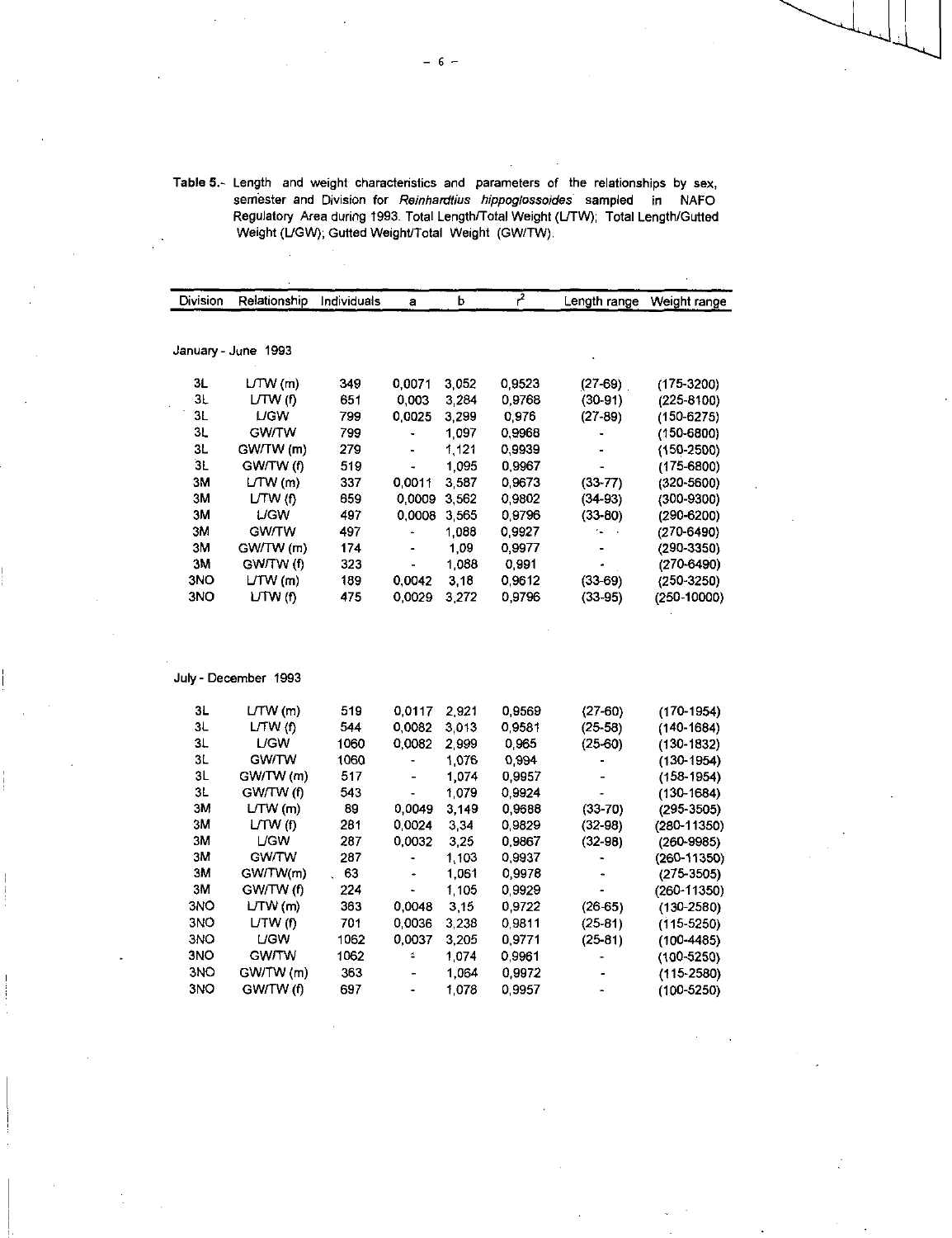| Table 6.- Length and weight characteristics and parameters of the relationships by sex, |
|-----------------------------------------------------------------------------------------|
| semester and Division for Reinhardtius hippoglossoides sampled in NAFO                  |
| Regulatory Area during 1994. Total Length/Total Weight (L/TW); Total Length/Gutted      |
| Weight (L/GW); Gutted Weight/Total Weight (GW/TW),                                      |

| Division | Relationship         | Individuals | a                     | b       | $\overline{r^2}$ | Length range   | Weight range   |
|----------|----------------------|-------------|-----------------------|---------|------------------|----------------|----------------|
|          |                      |             |                       |         |                  |                |                |
|          | January - June 1994  |             |                       |         |                  |                |                |
| 3L       | LTW(m)               | 442         | 0,008                 | 3.018   | 0.9727           | $(24-62)$      | $(110-1990)$   |
| 3L       | L/TW (f)             | 613         | 0,0078                | 3,04    | 0.9718           | $(25-65)$      | $(120 - 2455)$ |
| 3L       | <b>L/GW</b>          | 1055        | 0,0081                | 2.995   | 09772            | $(24-65)$      | $(105 - 2280)$ |
| 3L       | <b>GW/TW</b>         | 1055        |                       | 1,092   | 0.9925           |                | $(105-2455)$   |
| 3L       | GW/TW (m)            | 442         |                       | 1.093   | 0.9919           | $\blacksquare$ | $(105 - 1990)$ |
| 3L       | GW/TW (f)            | 613         | ۰                     | 1,091   | 0.9928           | $\bullet$      | $(110-2455)$   |
| зм       | LTW(m)               | 359         | 0,0072                | 3.054   | 0,9771           | $(26-71)$      | $(166 - 4036)$ |
| ЗM       | LTW(f)               | 752         | 0.0045                | 3,185   | 0.9837           | $(29-95)$      | $(222 - 8568)$ |
| 3M       | <b>UGW</b>           | 1111        | 0,005                 | 3.138   | 09842            | $(26-90)$      | $(156 - 7850)$ |
| ЗM       | <b>GW/TW</b>         | 1111        |                       | 1 0 8 6 | 0.9974           |                | $(156 - 8568)$ |
| 3M       | GW/TW (m)            | 359         | $\blacksquare$        | 1.073   | 0,9971           |                | $(156 - 4036)$ |
| 3M       | GW/TW (f)            | 752         | $\blacksquare$        | 1,088   | 0.9972           |                | $(208 - 8568)$ |
| 3NO      | L(TW(m))             | 236         | 0.0083                | 3,036   | 0,9886           | $(21-65)$      | $(85-2550)$    |
| 3NO      | L T W(f)             | 457         | 0,0091                | 3.014   | 09866            | $(26-76)$      | $(150-4770)$   |
| 3NO      | L/GW.                | 687         | 0.0083                | 3014    | 0.9895           | $(21-76)$      | $(80-3895)$    |
| 3NO      | <b>GW/TW</b>         | 687         |                       | 1.094   | 0.9943           | ۰              | $(80-4770)$    |
| 3NO      | GW/TW (m)            | 235         | $\blacksquare$        | 1.087   | 0 9 9 5 4        |                | $(80-2550)$    |
| 3NO      | GW/TW (f)            | 452         | $\tilde{\phantom{a}}$ | 1.096   | 0.9939           | $\overline{a}$ | $(130 - 4770)$ |
|          |                      |             |                       |         |                  |                |                |
|          | July - December 1994 |             |                       |         |                  |                |                |
| 3L       | LTW(m)               | 436         | 0,0053                | 3,125   | 0.9841           | $(22-69)$      | $(80-3000)$    |
| 3L       | L/TW (f)             | 586         | 0,0044                | 3.181   | 0.9851           | $(24 - 88)$    | $(100 - 6000)$ |
| 3L       | <b>UGW</b>           | 1022        | 0,0045                | 3,129   | 0,9864           | $(22 - 88)$    | $(75 - 5500)$  |
| 3L       | <b>GW/TW</b>         | 1022        | ٠                     | 1.099   | N 9956           |                | 175.6000)      |

 $\mathcal{L}^{\text{max}}_{\text{max}}$  and  $\mathcal{L}^{\text{max}}_{\text{max}}$  and  $\mathcal{L}^{\text{max}}_{\text{max}}$ 

 $\label{eq:2.1} \mathcal{L}(\mathcal{A}) = \mathcal{L}(\mathcal{A}) \mathcal{L}(\mathcal{A}) = \mathcal{L}(\mathcal{A})$ 

 $-7 -$ 

 $\mathcal{L}^{\text{max}}_{\text{max}}$ 

|     |              |      | - - - - - | - - - |        | , 22. 00,   | lan anno)      |
|-----|--------------|------|-----------|-------|--------|-------------|----------------|
| 3L  | L/TW (f)     | 586  | 0.0044    | 3.181 | 0.9851 | $(24 - 88)$ | $(100 - 6000)$ |
| 3L  | <b>L/GW</b>  | 1022 | 0.0045    | 3.129 | 0.9864 | $(22 - 88)$ | $(75 - 5500)$  |
| 3L  | <b>GW/TW</b> | 1022 |           | 1.099 | 0.9956 |             | (75-6000)      |
| 3L  | GW/TW (m)    | 436  |           | 1.087 | 0.9968 |             | $(75-3000)$    |
| 3L  | GW/TW (f)    | 586  | ۰         | 1.103 | 0,9952 |             | $(90 - 6000)$  |
| 3M  | LTW(m)       | 365  | 0,0038    | 3.196 | 0.9644 | $(34 - 71)$ | $(295 - 3130)$ |
| зм  | LTW(1)       | 624  | 0,0036    | 3.215 | 0.9727 | $(30-78)$   | $(210 - 5300)$ |
| ЗM  | <b>L/GW</b>  | 988  | 0.0037    | 3.19  | 0.9755 | $(30-78)$   | (200-4815)     |
| 3М  | <b>GW/TW</b> | 988  |           | 1,069 | 0,9968 |             | (200-5300)     |
| 3M  | GW/TW (m)    | 365  |           | 1.06  | 0.9968 |             | $(280-3130)$   |
| 3M  | GW/TW (f)    | 623  |           | 1,072 | 0.9965 |             | (200-5300)     |
| 3NO | LTW(m)       | 375  | 0.0045    | 3.163 | 0.9716 | $(24-60)$   | $(94 - 2090)$  |
| 3NO | LTW(f)       | 620  | 0.0047    | 3.16  | 0,9829 | $(21-80)$   | $(70-6350)$    |
| 3NO | <b>L/GW</b>  | 995  | 0,0039    | 3,185 | 0.9831 | $(21-80)$   | $(64-6000)$    |
| 3NO | <b>GW/TW</b> | 995  |           | 1.08  | 0.9982 |             | (64-6350)      |
| 3NO | GW/TW (m)    | 375  |           | 1,065 | 0.9969 |             | (90-2090)      |
| 3NO | GW/TW (f)    | 620  |           | 1,082 | 0.9984 |             | (64-6350)      |
|     |              |      |           |       |        |             |                |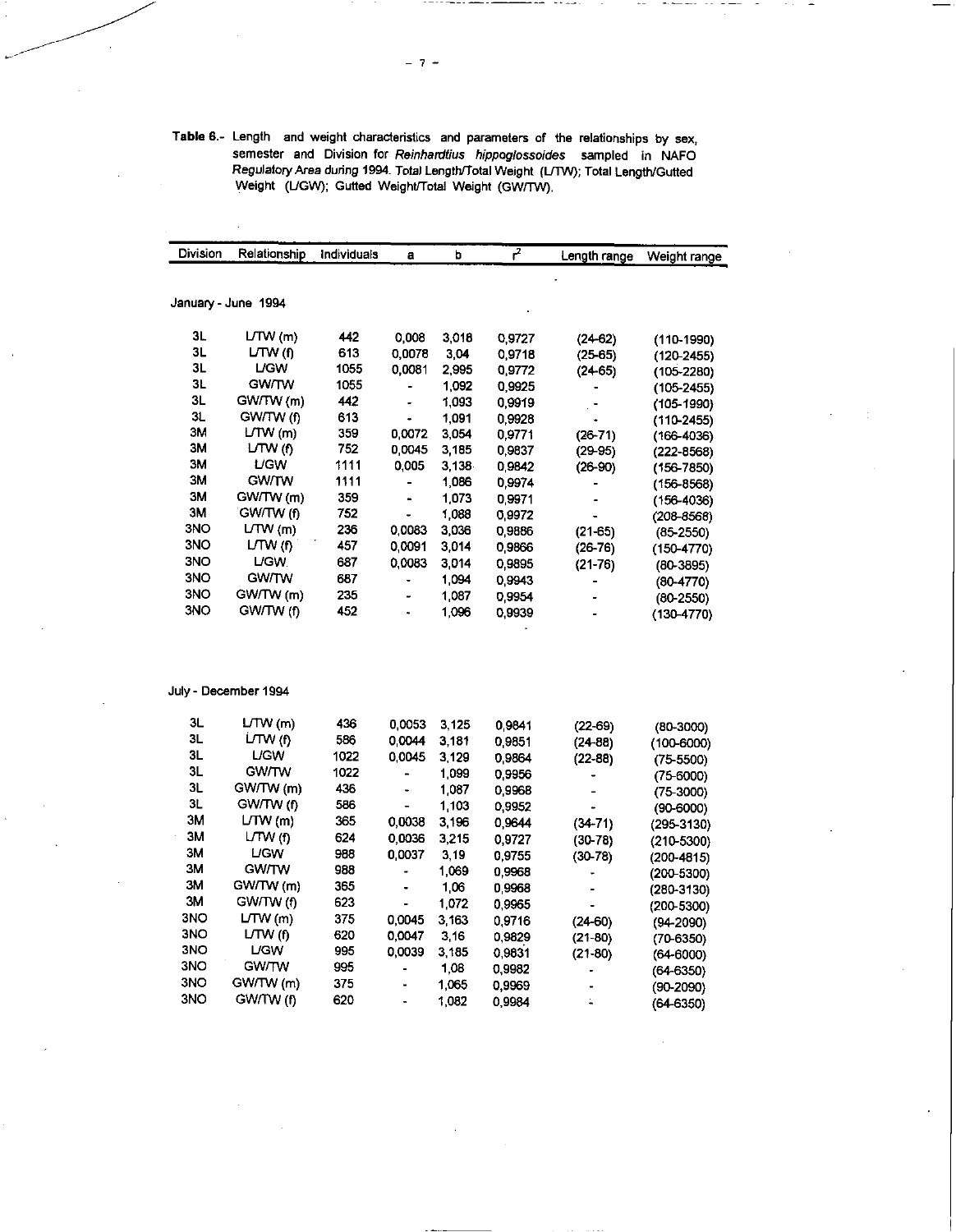| Table 7.- Length and weight characteristics and parameters of the relationships by sex for |
|--------------------------------------------------------------------------------------------|
| Reinhardtius hippoglossoides sampled in Flemish Cap (Division 3M) during July 1995.        |
| Total Length/Total Weight (L/TW); Total Length/Gutted Weight (L/GW); Gutted Weight         |
| /Total Weight (GW/TW).                                                                     |

| Division  | Relationship | Individuals | а      | b      |        | Length range             | Weight range  |
|-----------|--------------|-------------|--------|--------|--------|--------------------------|---------------|
| 3M        | LTW(m)       | 292         | 0.0063 | 3.071  | 0994   | $(15-66)$                | $(23 - 2820)$ |
| 3M        | L/TW (f)     | 403         | 0.0053 | 3.1267 | 0993   | $(14 - 70)$              | $(22 - 3460)$ |
| <b>3M</b> | LGW          | 606         | 0.0043 | 3.159  | 0.9939 | $(14-70)$                | $(15-2960)$   |
| 3M        | <b>GW/TW</b> | 606         | ۰      | 1.079  | 0.9973 | -                        | $(15 - 3460)$ |
| ЗM        | GW/TW (m)    | 253         |        | 1.066  | 0,9985 | $\overline{\phantom{0}}$ | $(22 - 2820)$ |
| 3M        | GW/TW (f)    | 343         | -      | 1.086  | 0.9969 | ٠                        | $(15-3460)$   |

**Table 8.-** Length and weight characteristics and parameters of the relationships by sex for *Reinhardtius hippoglossoides* sampled in Flemish Cap (Division 3M) during July 1996. Total Length/Total Weight (LJTVV);Total Length/Gutted Weight (UGW); Gutted Weight /Total Weight (GW/TW).

| Division | Relationship | Individuals | а      | b      |        | Length range   | Weight range  |
|----------|--------------|-------------|--------|--------|--------|----------------|---------------|
| 3M       | LTW(m)       | 361         | 0.007  | 3.0484 | 0.9889 | $(14-64)$      | $(40-2600)$   |
| ЗΜ       | L T W(f)     | 511         | 0.0069 | 3.052  | 0.9888 | $(10-82)$      | $(10-7900)$   |
| ЗM       | LGW          | 841         | 0.0037 | 3.198  | 0,9933 | $(12-82)$      | $(8-6300)$    |
| ЗM       | <b>GW/TW</b> | 841         | ٠      | 1.099  | 0.994  | $\overline{a}$ | $(8-7900)$    |
| ЗM       | GW/TW (m)    | 340         | ۰      | 1.08   | 0.9969 | -              | $(18-2600)$   |
| ЗΜ       | GW/TW (f)    | 477         | ٠      | 1.107  | 0993   |                | $(20 - 7900)$ |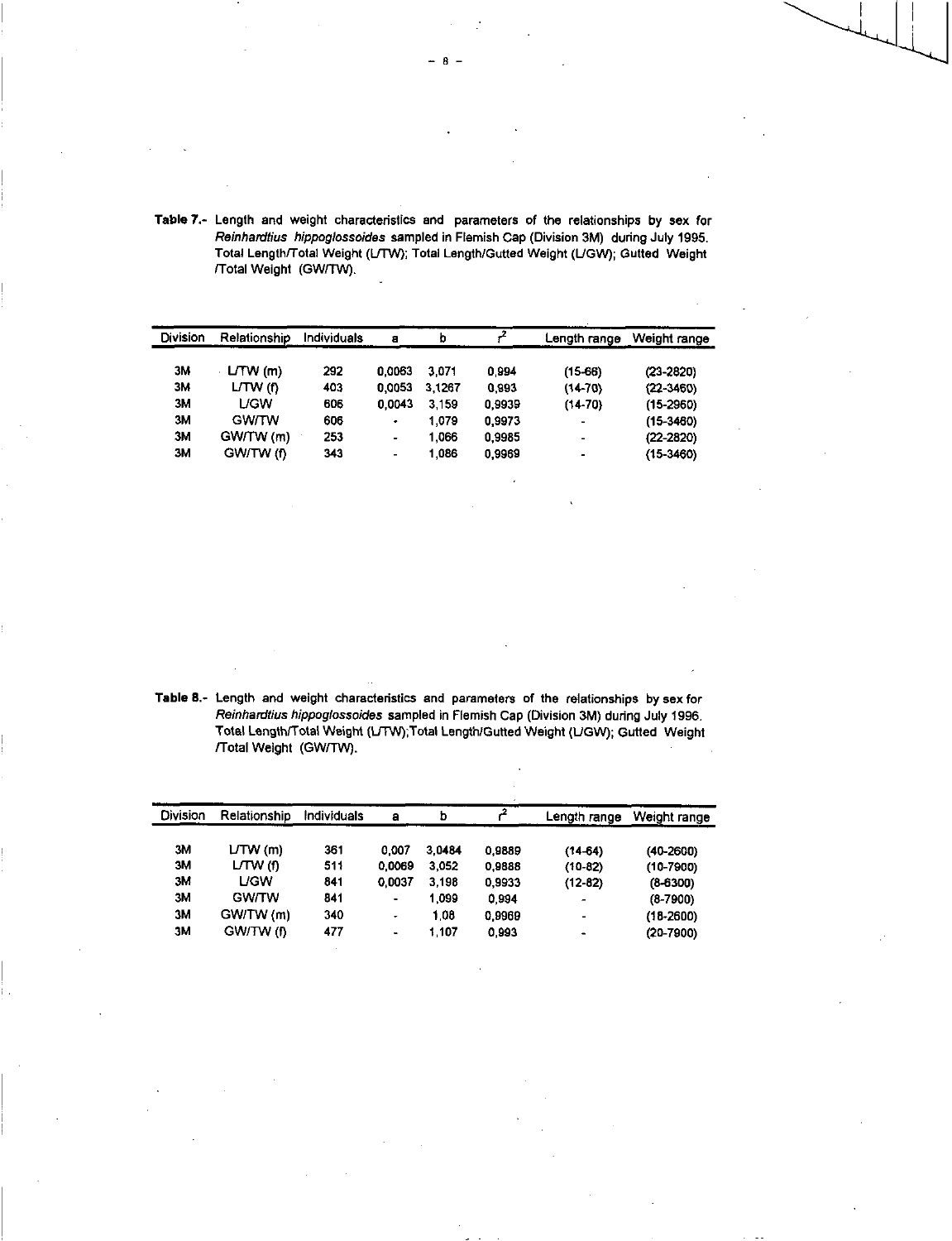





Length/Weight relationships for Reinhardtius hippoglossoides during January-June 1993 (A, B, C) and **Figure 1.-**A,D: LengthTotal Weight for division 3L July-December 1993 (D, E, F) by semester and division: B,E: Length /Total Weight for division 3M C,F: Length/Total Weight for division 3NO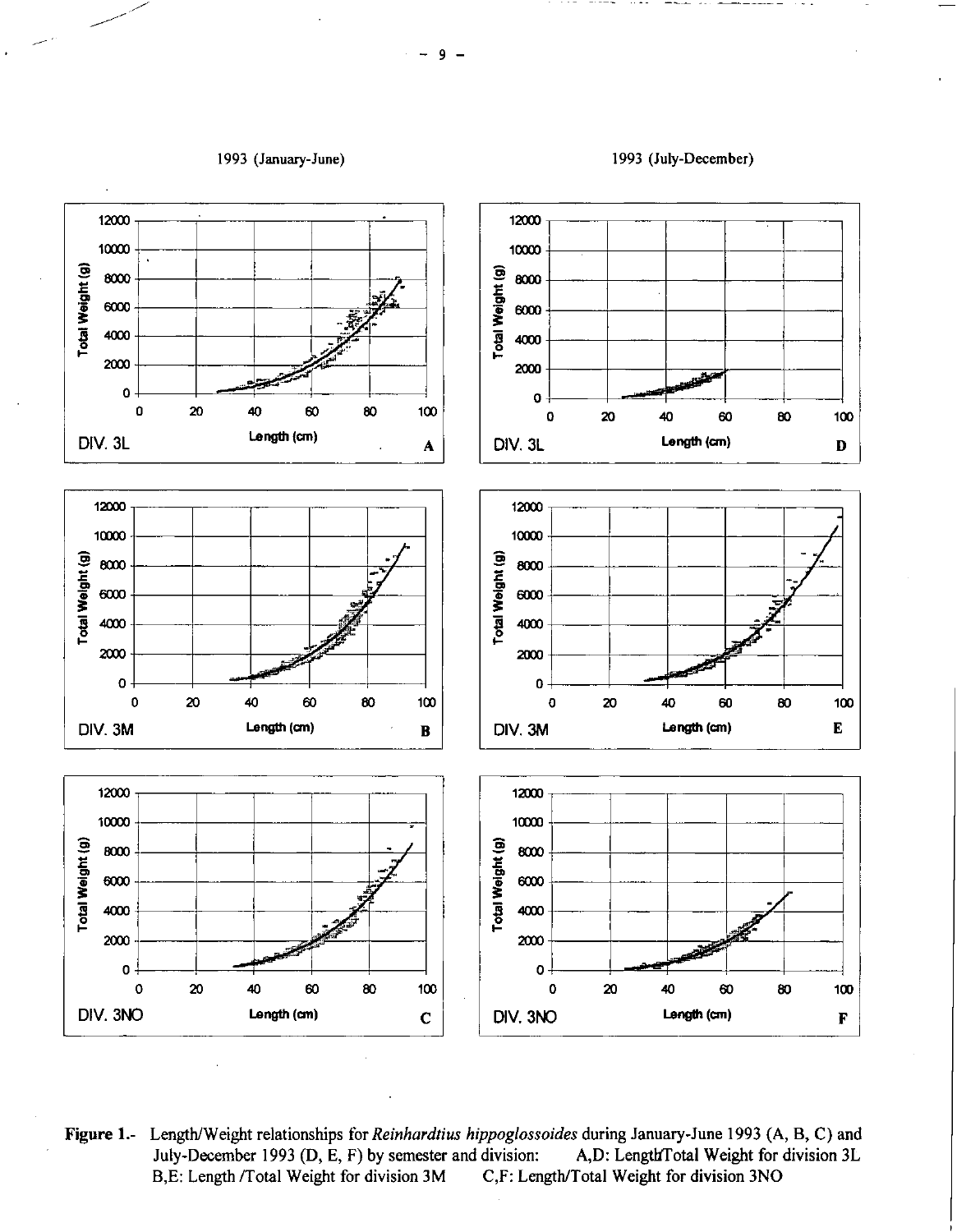

Figure 2.- Length/Weight relationships for Reinhardtius hippoglossoides during January-June 1994 (A, B, C) and July-December 1994 (D, E, F) by semester and division: A,D: LengthTotal Weight for division 3L B,E: Length /Total Weight for division 3M C,F: Length/Total Weight for division 3NO

1994 (July-December)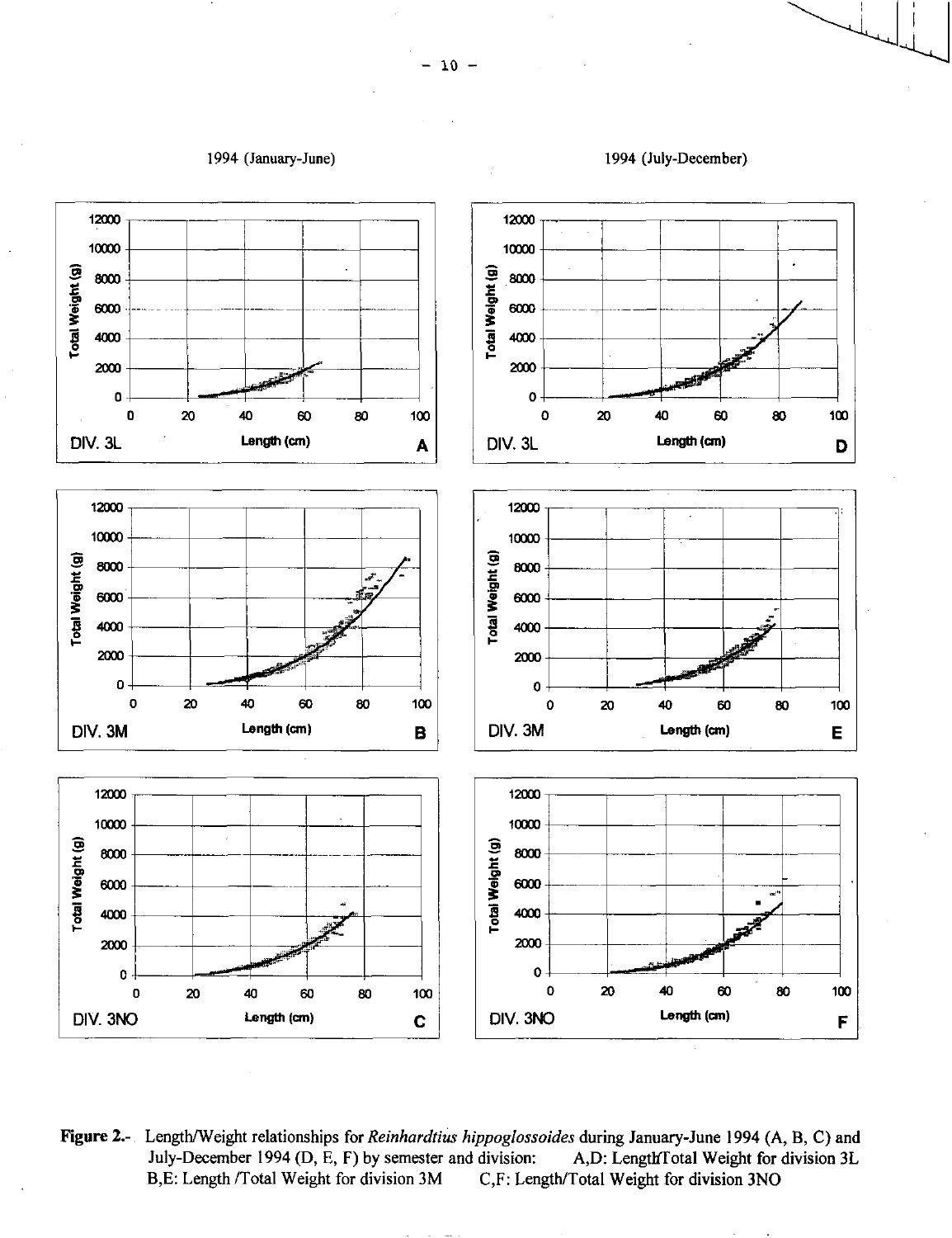1993 (January-June) 1993 (July-December)



Figure 3.- Length/Weight and Gutted Weight/Total Weight relationships by sex and combined for *Reinhardtius hippoglossoides* in **division 3L** during January - June 1993 (A, B, C, D) and July - December 1993 (E, F, G, H):<br>A,E: Length/Total Weight by sex. B,F: Length /Total Weight and Length /Gutted Weight. C,G: Gutted A,E: Length/Total Weight by sex. B,F: Length /Total Weight and Length /Gutted Weight.<br>Weight/Total Weight by sex. D,H: Gutted Weight/Total Weight. D,H: Gutted Weight/Total Weight.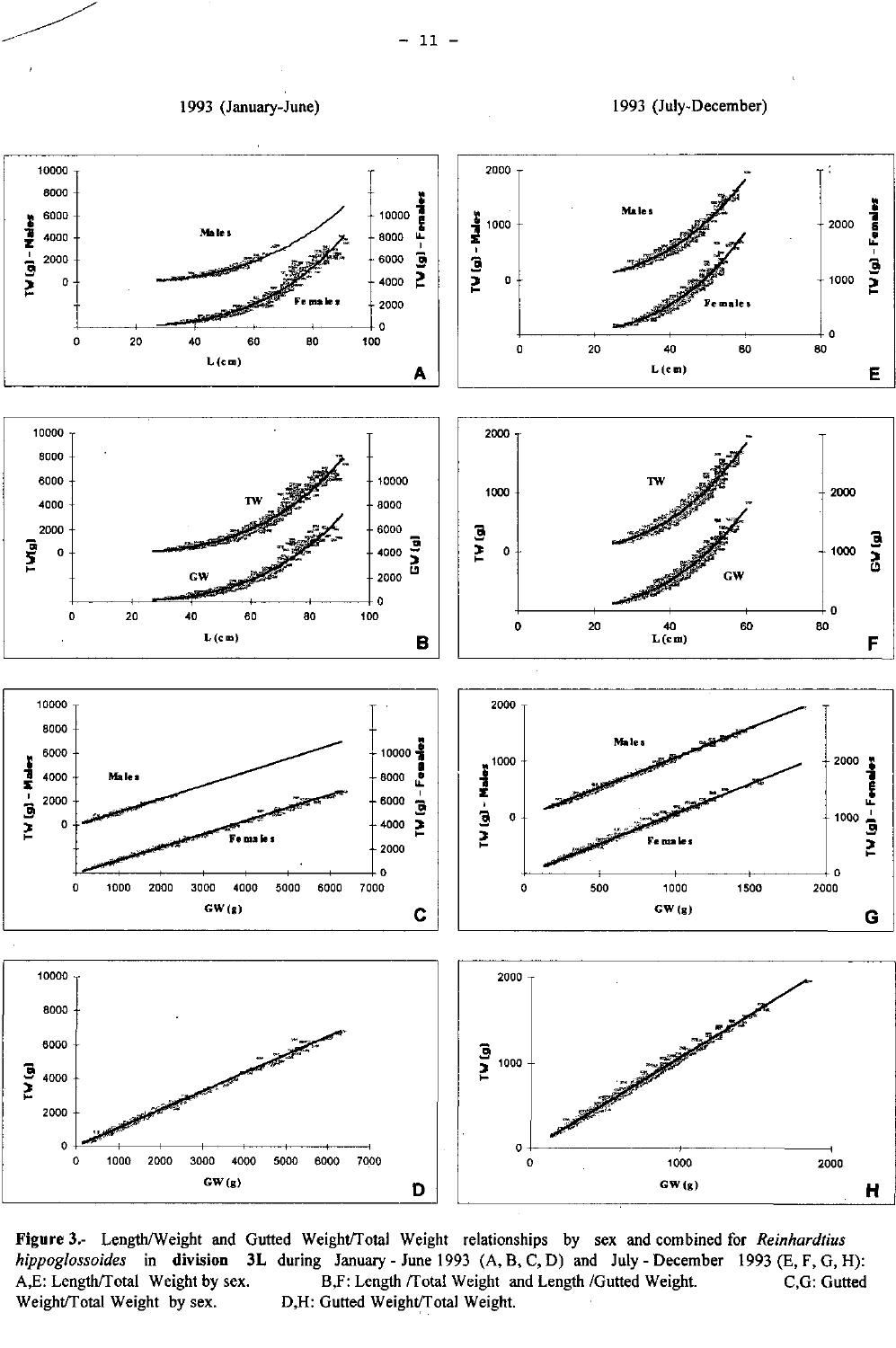1993 (January-June)





Figure 4.- Length/Weight and Gutted Weight/Total Weight relationships by sex and combined for Reinhardtius hippoglossoides in division 3M during January-June 1993 (A, B, C, D) and July-December 1993 (E, F, G, H): B,F: Length /Total Weight and Length /Gutted Weight. C,G: Gutted A,E: Length/Total Weight by sex. Weight/Total Weight by sex. D,H: Gutted Weight/Total Weight.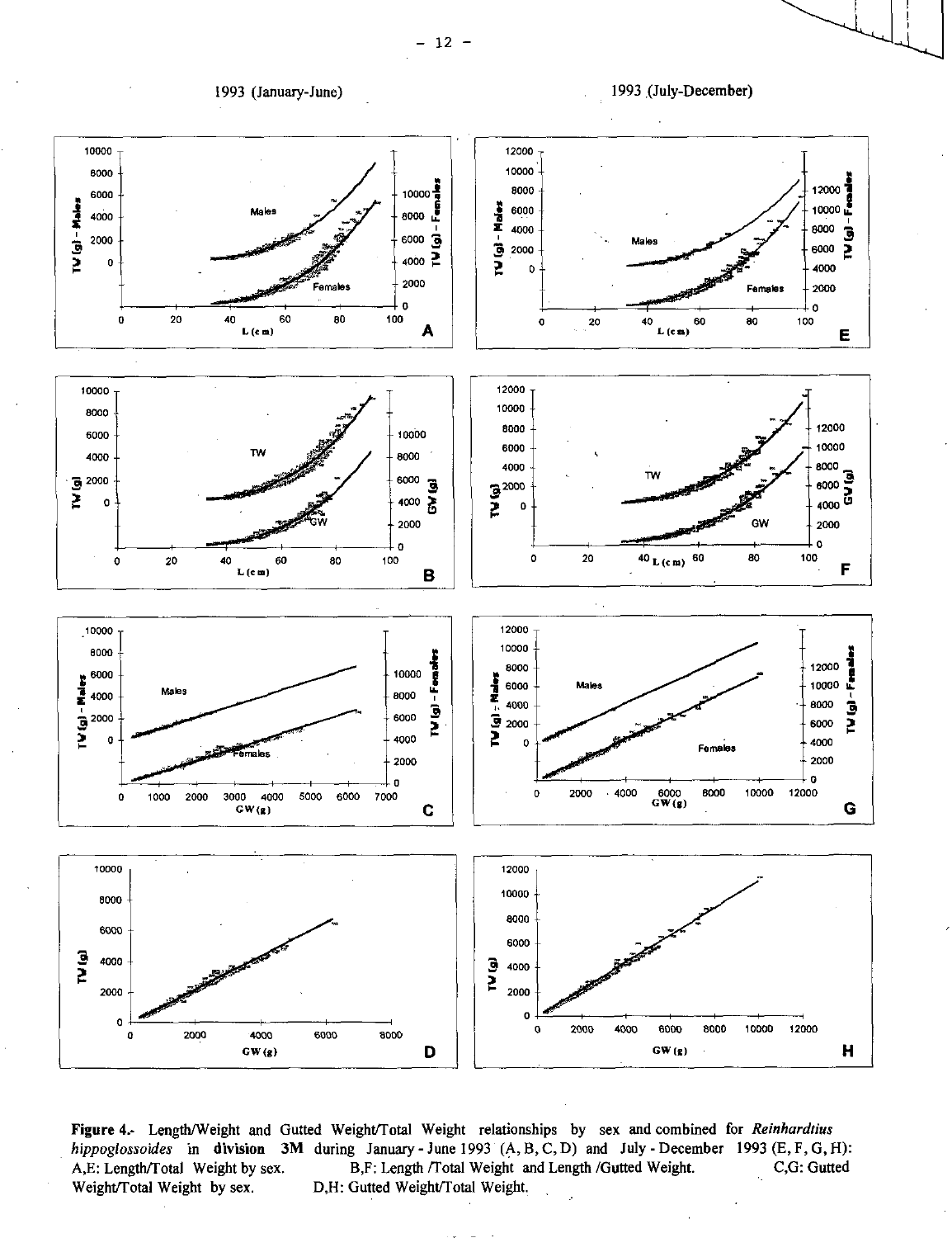1993 (January-June) 1993 (July-December)



Figure 5.- Length/Weight and Gutted Weight/Total Weight relationships by sex and combined for *Reinhardtius hippoglossoides* in division 3NO during January - June 1993 (A, B) and July - December 1993 (C, D, E, F):<br>A,C: Length/Total Weight by sex. B: Length/Total Weight. D: Length/Total Weight and Length/Gutte eight . D: Length /Total Weight and Length/Gutted F: Gutted Weight/Total Weight. Weight. E: Gutted Weight/Total Weight by sex.

 $-13 -$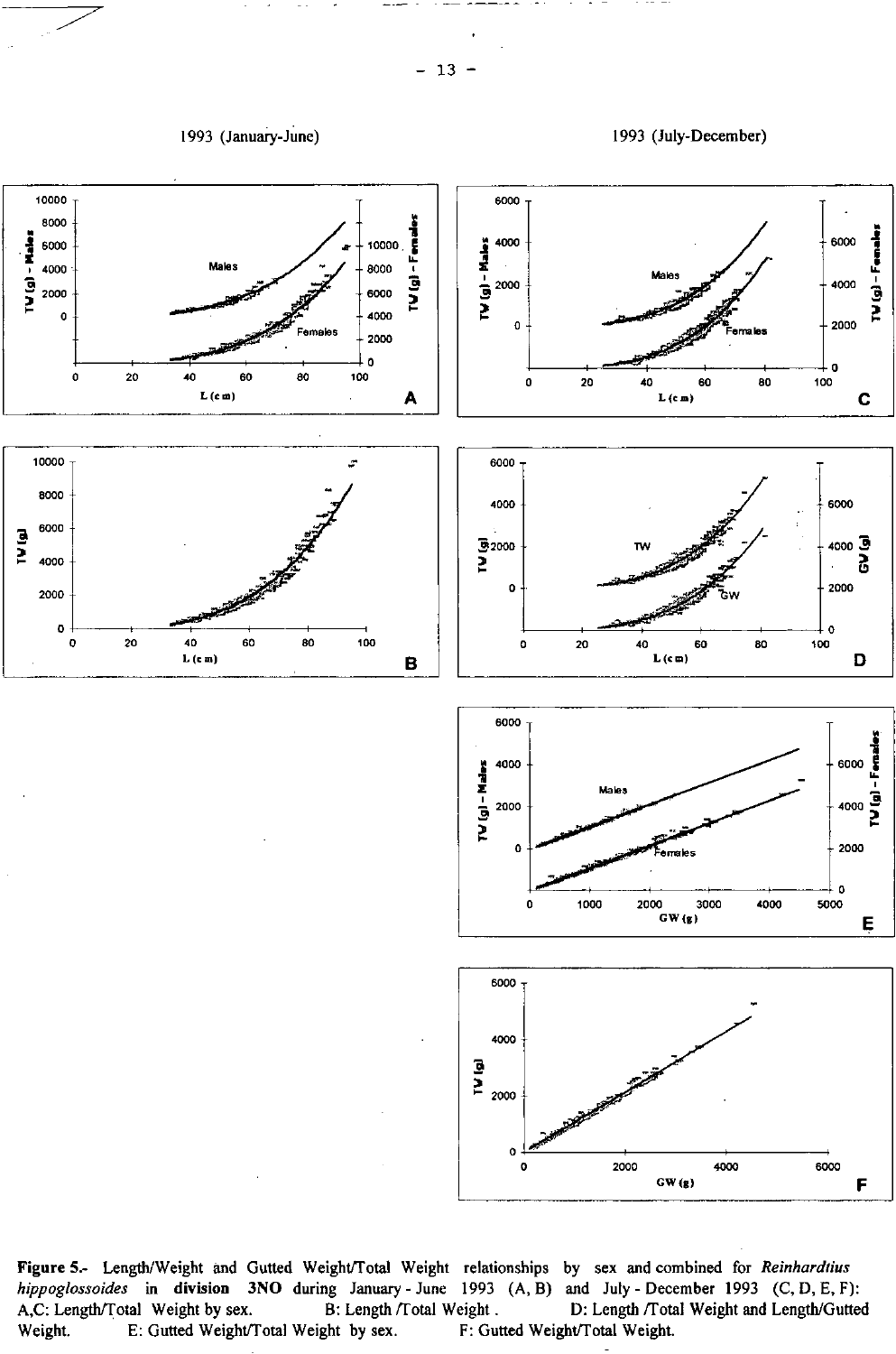



Figure 6.- Length/Weight and Gutted Weight/Total Weight relationships by sex and combined for *Reinhardtius hippoglossoides* in **division 3L** during January - June 1994 (A, B, C, D) and July - December 1994 (E, F, G, H):<br>A.E: Length/Total Weight by sex. B.F: Length /Total Weight and Length /Gutted Weight. C,G: Gutted A,E: Length/Total Weight by sex. B,F: Length /Total Weight and Length /Gutted Weight. Weight/Total Weight by sex. D,H: Gutted Weight/Total Weight.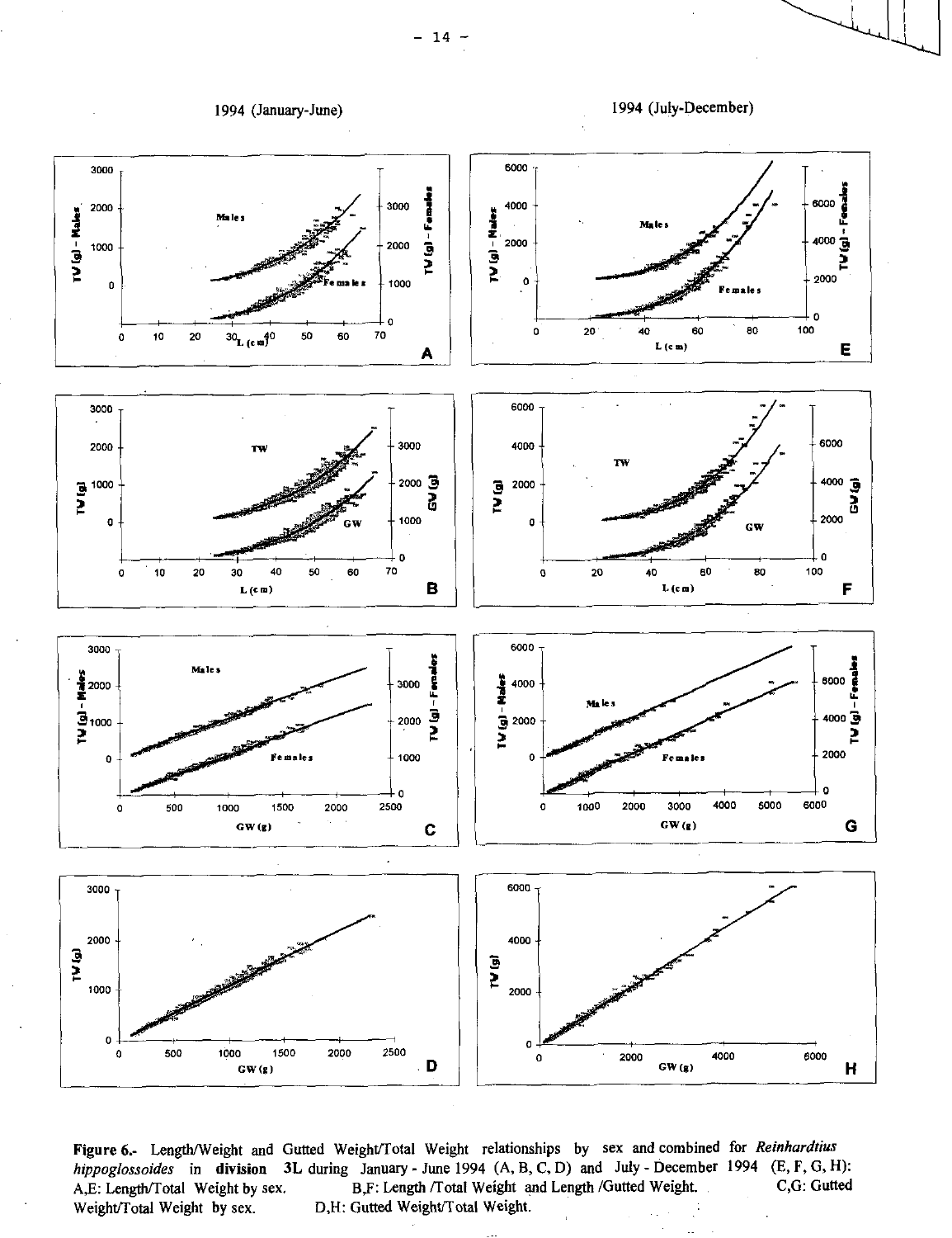

Figure 7.- Length/Weight and Gutted Weight/Total Weight relationships by sex and combined for *Reinhardtius hippoglossoides* in division 3M during January - June 1994 (A, B, C, D) and July - December 1994 (E, F, G, H): A,E: Length/Total Weight by sex. B,F: Length /Total Weight and Length /Gutted Weight. C,G: Gutted Weight/Total Weight and Length /Gutted Weight. C,G: Gutted Weight. D,H: Gutted Weight/Total Weight.

4000 3000 • •  $\Xi_{2000}$ 1000 0

È

0 1000 *2000 3000 4000 5000* 

GW **(g)** <sup>H</sup>

0 2000 4000 6000 8000

8000 6000 4000

 $0 +$ 

io)<br>N 2000 -

GW **(g)** D

 $-15 -$ 

▪

1994 (January-June) 1994 (July-December)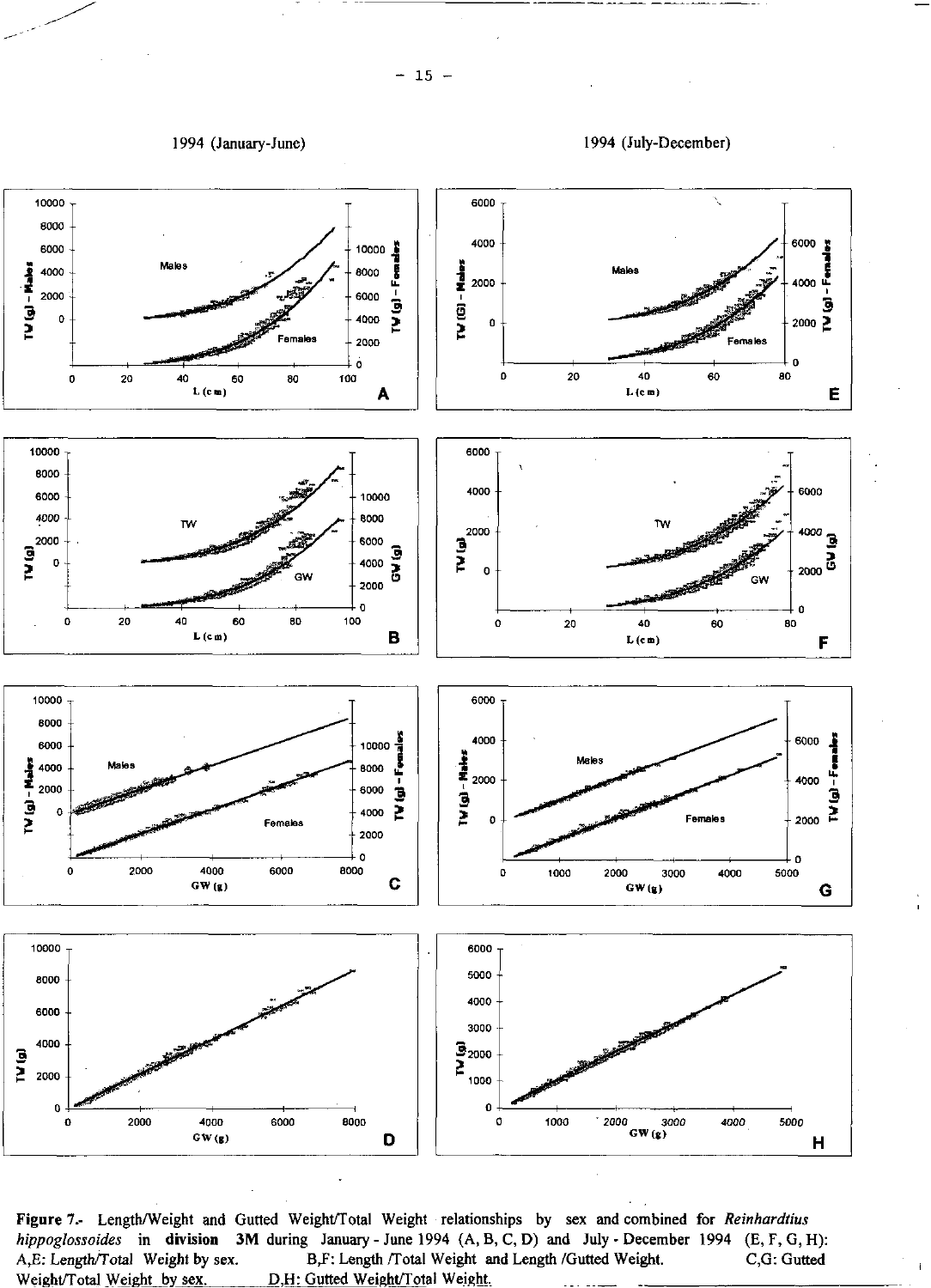



Figure 8.- Length/Weight and Gutted Weight/Total Weight relationships by sex and combined for *Reinhardtius hippoglossoides* in division 3NO during January - June 1994 (A, B, C, D) and July - December 1994 (E, F, G, H):<br>A,E: Length/Total Weight by sex. B,F: Length /Total Weight and Length /Gutted Weight. C,G: Gutted B,F: Length /Total Weight and Length /Gutted Weight. Weight/Total Weight by sex. D,H: Gutted Weight/Total Weight.

 $-16 -$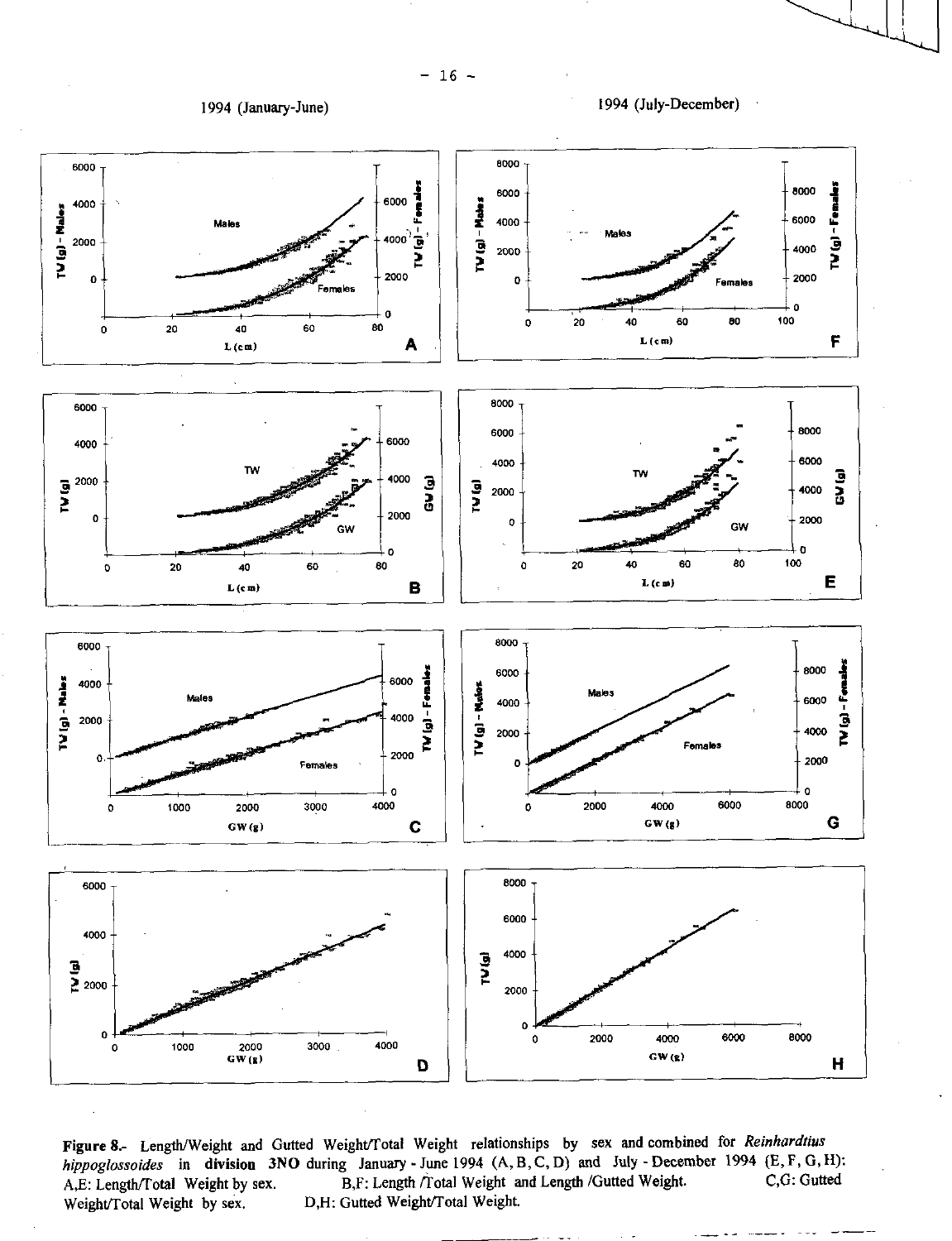

Length/Weight relationships for Reinhardtius hippoglossoides in Flemish Cap (Div. 3M) during July Figure 9.-1995 (A, B, C) and July 1996 (D, E, F): A, D: Length/Total Weight B,E: Length /Total Weight by C,F: Length/Total Weight by females. males

 $17 -$